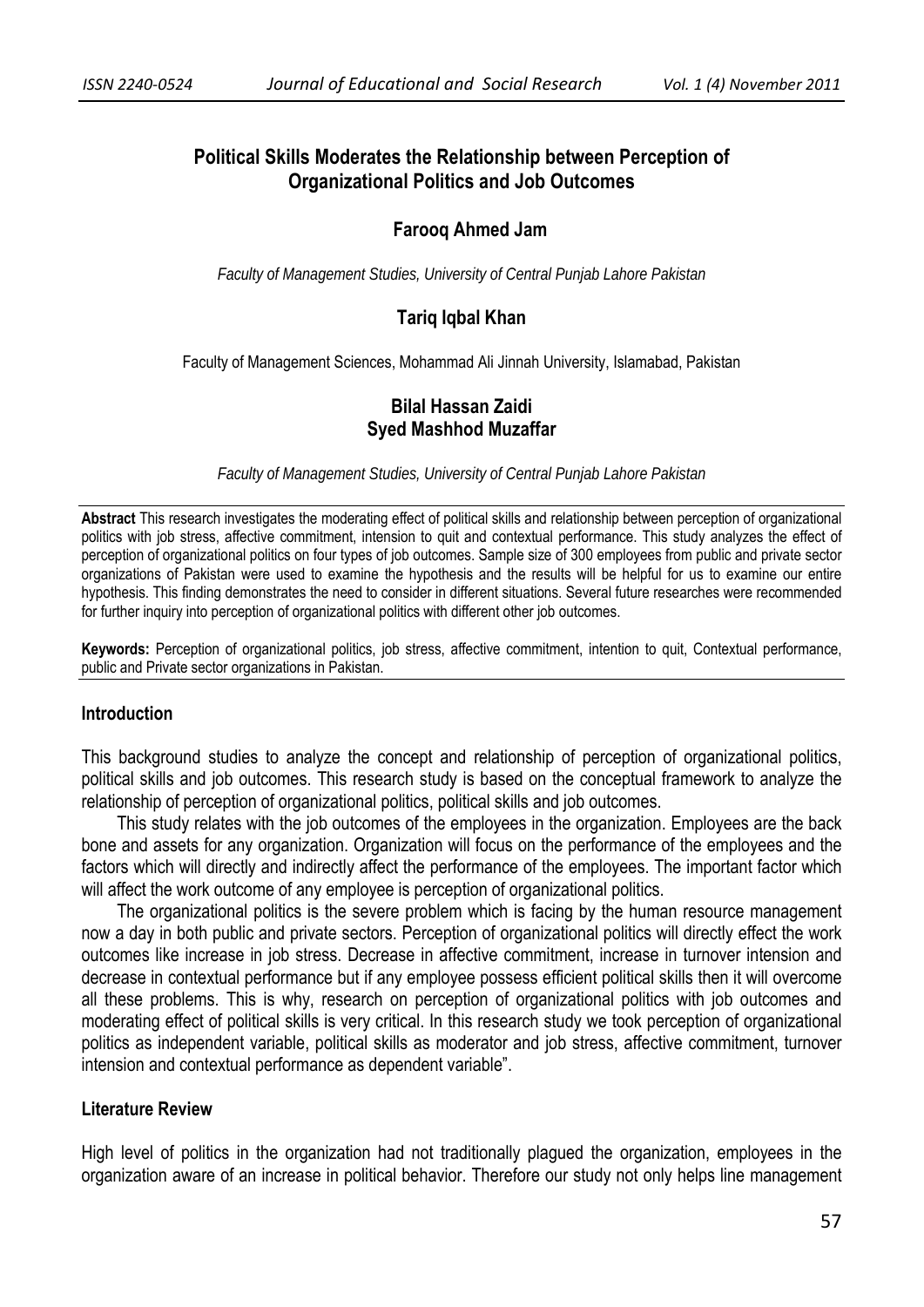also directly address the rising tide of organizational politics, but we also assisted the human resources group to improved selection system (Witt, Kacmar, Carlson, and Zivnuska, 2002).

 Politics is an important variable in organizational research which takes the attention of organizational psychologists and studied with different perspective in the organization (Sowmya and Panchanatham, 2011). According to Pfeffer (1981), the managers use politics as a functional tool in the organization to get the work done through political environment. But the others said, individuals involved in politics to achieving their self interest (Cropanzano, Howes, Grandey, and Toth, 1997). Some individuals who know that their organizational environment is highly political but do not leave organization because they play a role as a mechanism of control through which their situation is made under control. On the other hand, individuals who engage in political behaviors like to stay with organization and mostly safe their position in highly political environment (Harrell-Cook, Ferris, and Dulebohn, 1999).

 In earliest Mintzberg (1983, p. 172) defined organizational politics as "individual or group behavior that is informal, ostensibly parochial, typically divisive, and above all in a technical sense, illegitimate-sanctioned neither by formal authority, accepted ideology, nor certified expertise" (Danaeefard, Balutbazeh, and Kashi, 2010). Another definition of organizational politics is "organizational politics involves actions by individuals, which are directed toward the goal of furthering their own self-interests without regard for the well-being of other or their organization" (Kacmar, Bozeman, Carlson, and Anthony, 1999). Gandz and Murray (1980) said "a subjective state in which organizational members perceive themselves or other as intentionally seeking selfish ends in an organizational context when such ends are opposed to those of other".

 Largely research on organizational politics were base on the idea of Lewin's (1936) that measure the behavior using individual perception was better than "real" objective. More than 90 percent employee perceived that office politics is common in any organization (Gandz and Murray, 1980). After 30 years later if this study would be repeated the results would be almost same. Political behavior is an individual perception of what is political (Vredenburgh and Maurer, 1984). In any organization perception of politics is a good measure of the political environment (Ferris and Kacmar, 1992). Vigoda-Gadot, Vinarski-Peretz, and Ben-Zion (2003) defined "perception of politics usually individual views about the level of power and influence used by other organizational members to gain advantages and secure their interests in conflicting situations". Valle and Witt (2001) said "organizational politics can take on both negative and positive connotation". Organizational effectiveness negatively affected by perception of politics (Byrne, 2005). People view their work environment as political in nature (Kacmar and Carlson, 1997).

 Firstly "Ferris" developed perception of organizational politics model (Ferris, Russ, and Fandt, 1989). Ferris, Harrell-Cook, and Dulebohn (2000) defined perception of organizational politics as "it involves an individual attribution to behaviors of self-serving intent, and is defined as an individual's subjective evaluation about the extent to which the work environment is characterized by co-workers and supervisors who demonstrate such self-serving behavior". According to Farris et al, (1989), the perception of organizational politics is having three factors which are "General political behavior", "Go along to get ahead" and "Pay and promotion".

General political behavior includes act in self-serving manner to achieving their individual goals (Kacmar and Carlson, 1997). The second factor 'go along to get ahead' consists of lack of interest and remaining silent action showing by individual in order to secure one's best interest (Byrne, 2005). The third factor 'pay and promotion' which involves politician in organizational promotion policies (Ferris et al, 1989). Thus perception of politics was always influence individual reward structure and when employees work in a political environment, they may not have confidence that their behavior will by contribute to organizational reward structure (Cropanzano et al, 1997).

The research on perception of organizational politics shows that it has a negative influence on numbers of job outcome including turnover intention (Byrne, 2005), job stress (Azeem, Mahmood, Ul-Haq, Sharif, Qurashi, and Hijazi, 2010), workplace deviance (), interpersonal conflict (Bhowon, 1999) and contextual performance (Witt et al, 2002).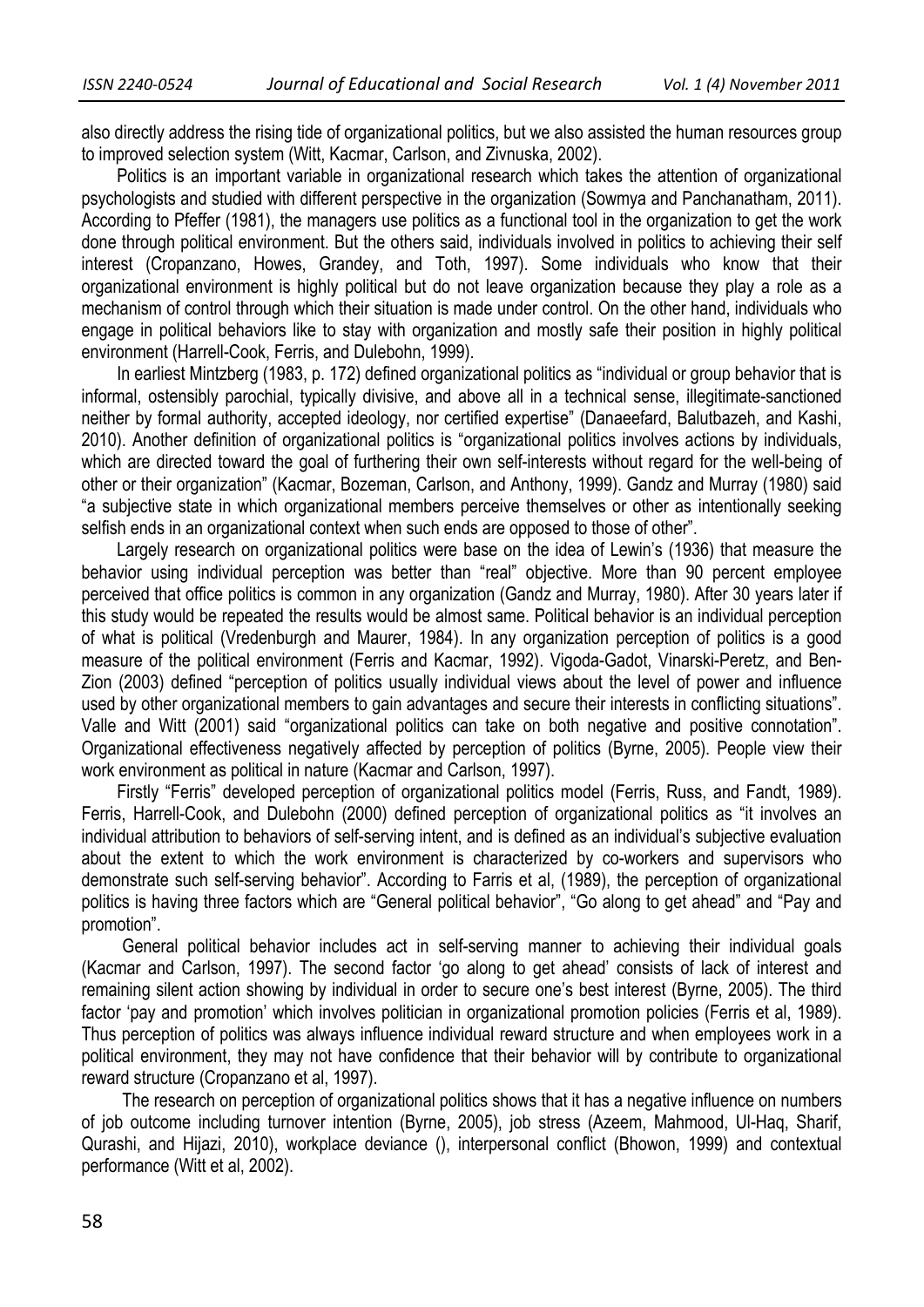Political skills is characterized as comprehensive pattern competitive with cognitive, effective and behavior manifestation that have both direct effort on outcome and moderating effect on predictors outcome relationship. Individual processing political skills are observer of other. They understand social interaction well and accurately intemperate their behavior and behavior of others. They are keenly attuned to diverse social settings and have high self awareness. Pfeiffer (1992) referred to this characteristic as being sensitive to others and he argued that the ability to identify with others is critical to obtaining things for oneself. Socially attitude individuals are often seen as ingenious, even clever, in dealing with others. Political skilled individuals have an unassuming and convenience personal style that asserts a powerful influence on others around them. Interpersonal influences allow people to adopt and calibrate their behavior to different situations to elicit the desired responses from others. the interpersonal influence dimensions capture what Pfeiffer (1992), referred to as flexibility, which involves adopting ones behavior to different targets of influence in different contextual settings to achieve ones goals.

 Individuals with political skills are adopting at identifying and developing diverse contacts and networks of the people. People in these networks tend to hold assets seen as valuable and accessory for successful personal and organizational gains. Because of their typical subtle style, political skilled individuals easily developed friendships and build, beneficial alliances and collisions. Furthermore individuals hi in networking ability ensures they are well optioned on both create and take advantage of opportunities politically skilled individual appeared to other as having high level integrity and as being authentic, sincere and genuine.. Be successful because it focuses on the perceived the intention of the behavior exhibited. Perceived intentions or motive are important and have been argued to modify the interpretation and labeling of behavior. As noted by Jones (1990), influence attempts will be successful when actors are perceived to posses no ulterior motives. Individuals high in patent sincerity inspired trust and confidence in and from those around them because their actions are not interpretive or coercive. The political perspective on organization has become an important one and as such we to be able to appropriately characterize the attitudes behavior and effectiveness of individuals working in such environments.

The string between perception, political behavior and some other major factors included turnover of intention, job stress of various organizations studied by multiple scholar's to bring out the vital part or collaboration between these all elements for better understanding plus results outcomes (Ferris, Frink, Gilmor and Kacmar, 1994; Bennett and Robinson, 1995).

 During their research they elaborate some other major factor to enhance the key performance indicators which directly affects the performance & relationship between employer and employee. These key performance indicators constrain different variable to produce some remarkable results. This research has been done back in the era of nineties (Ferris et al, 1994; Bennett and Robinson, 1995). The major reason of this study and investigation correlate perception of politics and job stress which is dominated by some external factors reference to the context of Pakistan. They found out that negative and positive or rational behaviors always persist in every organization having different man powers strengths or variety (Ferris, Russ and fandt, 1989; Drory, 1993; Cropanzano, Howes, Grandey, and Toth, 1997).

What brings our scholars to run this investigation & data compilation for getting the statistics to implement better policies, code of conducts, job securities and kicking out negative consequences and irrational behaviors? These statistics brings out better implementations of policies relationship between employer and employee's building some bonds to keep the outcomes stream line. These collected effort and results are important contribution to literature since study has been done to investigation this relationship (Vigoda, 2000; Gilmore, Ferris, Dulebohn and Harrell-Cook, 1996).

 While working in organization either small level or multinational direct or straight element which hits your responses is none as stress, which has been defined differently and some time similar by various scholars (Gilmore at el, 1996). As per investigation of Mattson and Ivancevich (1987) define stress as individual adaptive response influent by some individual this simulates and is consequences of multiple action or event that places extra demand on a person. "Job stress arises when demands exceed abilities, while job-related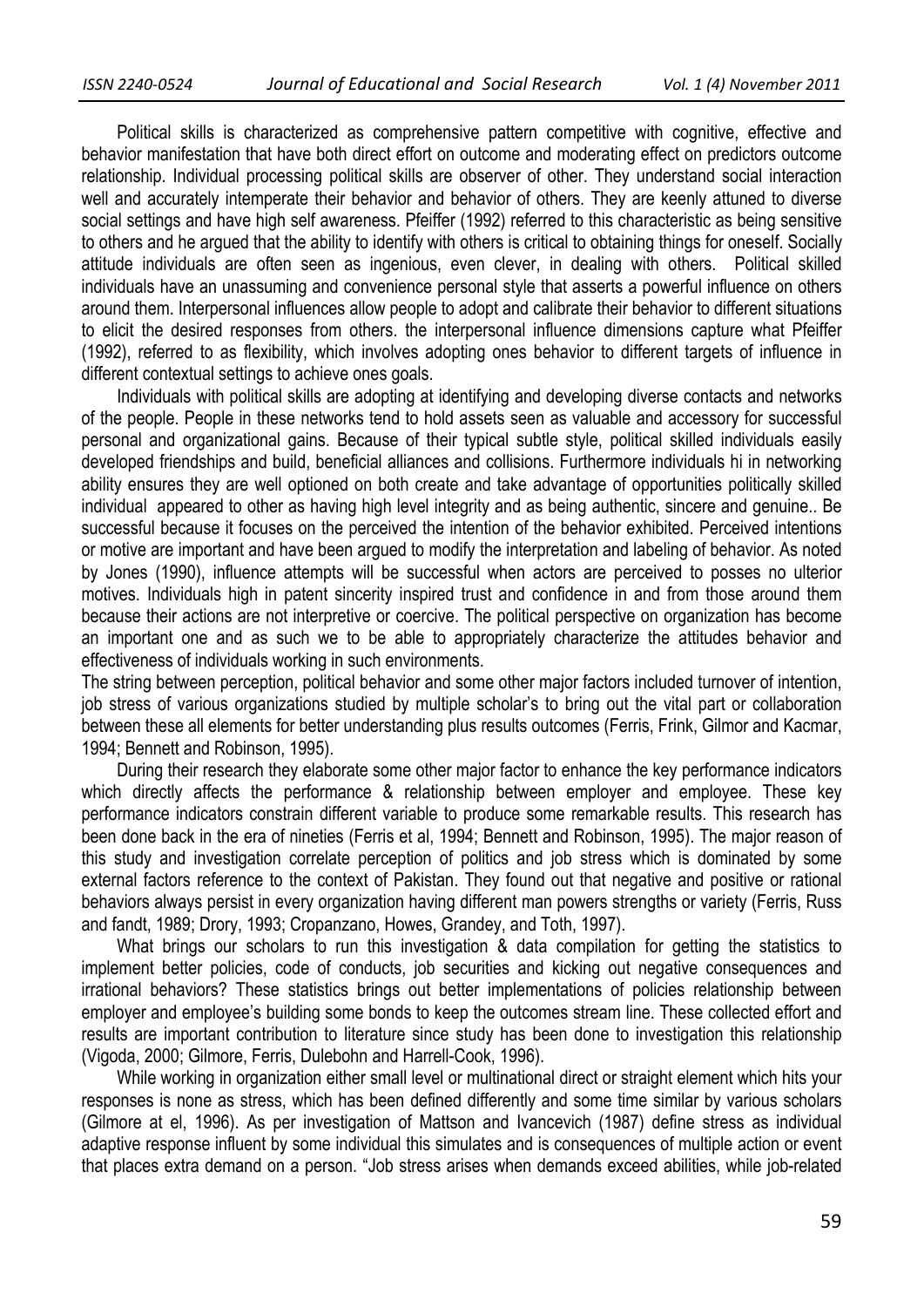strains are reactions or outcomes resulting from the experience of stress".

 Job stress is something we all face as workers, and we all handle it differently. There is no getting around it. But, not all stress is bad, and learning how to deal with and manage stress is critical to our maximizing our job performance, staying safe on the job, and maintaining our physical and mental health. This stress include different personal obligation or thinking from within the box which do not less us go out or stuck us for thinking out of the box such as overload, apathy ,negativism, anxiety, lack awareness for orders ,job descriptions, alienation , sacred from feedback & all the events taking in company

 Affective commitment is emotional attachment with the organization. A committed employee works for the organization and give his full efforts to his organization. The loyal employee has high level of effective commitment. Effective commitment is negatively related with perception of politics. If any employee who perceive politics in the organization and throughout the politics some specific employees are getting rewards so there will be decrease in effective commitment of that employee. Affective commitment had an indirect effect on turnover through intent to quit.( Meyer 2002)

 In a human resource context, turnover or staff turnover or labor turnover is the rate at which an employer gains and losses employees. Simple ways to describe it are "how long employees tend to stay" or "the rate of traffic through the revolving door".

 Whereas Farrel and Rusbult (1992) defined turnover as job replacement either within or across organization as well as variety of extra activities which open the door with other the leave. In some places stressor i.e. politics causes taking displeasure and in turn over intent to abscond the organization (McKenna, Oritt and Wolff, 1981).

 Turnover is measured for individual companies and for their industry as a whole. If an employer is said to have a high turnover relative to its competitors, it means that employees of that company have a shorter average tenure than those of other companies in the same industry. High turnover can be harmful to a company's productivity if skilled workers are often leaving and the worker population contains a high percentage of novice workers (Tett and Meyer, 1993).

 Job performance is a degree to which an individual achieves its goals to helps the organization. Borman and Motowidlo (1997) established a two-factor theory of job performance which consists of task performance and contextual performance. Task performance is when employees accomplished special task by using technical skills or produce goods or services that support organization. When employees are for instance involved with helping co-workers, putting their extra effort and extra hours to complete a task on tine, and so forth, the employees are said to be involved in contextual performance (Van Scotter, 2000). Contextual performance is "Behaviors supporting organizational social and psychological environment in which the technical core must function" (Kiker and Motowidlo, 1999).

 Contextual performance is employees own judgmental activities that perform outside the core job such as voluntary participate in committees, helping co-workers in and other departments, putting the extra effort above the basic job requirements for promoting the organization. In short, contextual performance is not the core job performance; it is the largely invisible activities that contribute to the organizational performance (Michie and West, 2004).

 Contextual performance is the outcomes of behaviors that are not unique to a specific job and support the social objectives of the organization (Witt et al, 2002). Contextual performance consists of two types of behaviors, job dedication and interpersonal facilitation. The first behavior interpersonal facilitation contributes to accomplishment of organizational goal and building relationships. The second behavior that is job dedication describes self–disciplined like working hard, motivated acts, and following polices to support organizational objectives (Van Scotter and Motowidlo, 1996).

#### **Perception of Organizational Politics and Job Stress**

The persons who have the direct authority for executing the policies to generate end results, may face more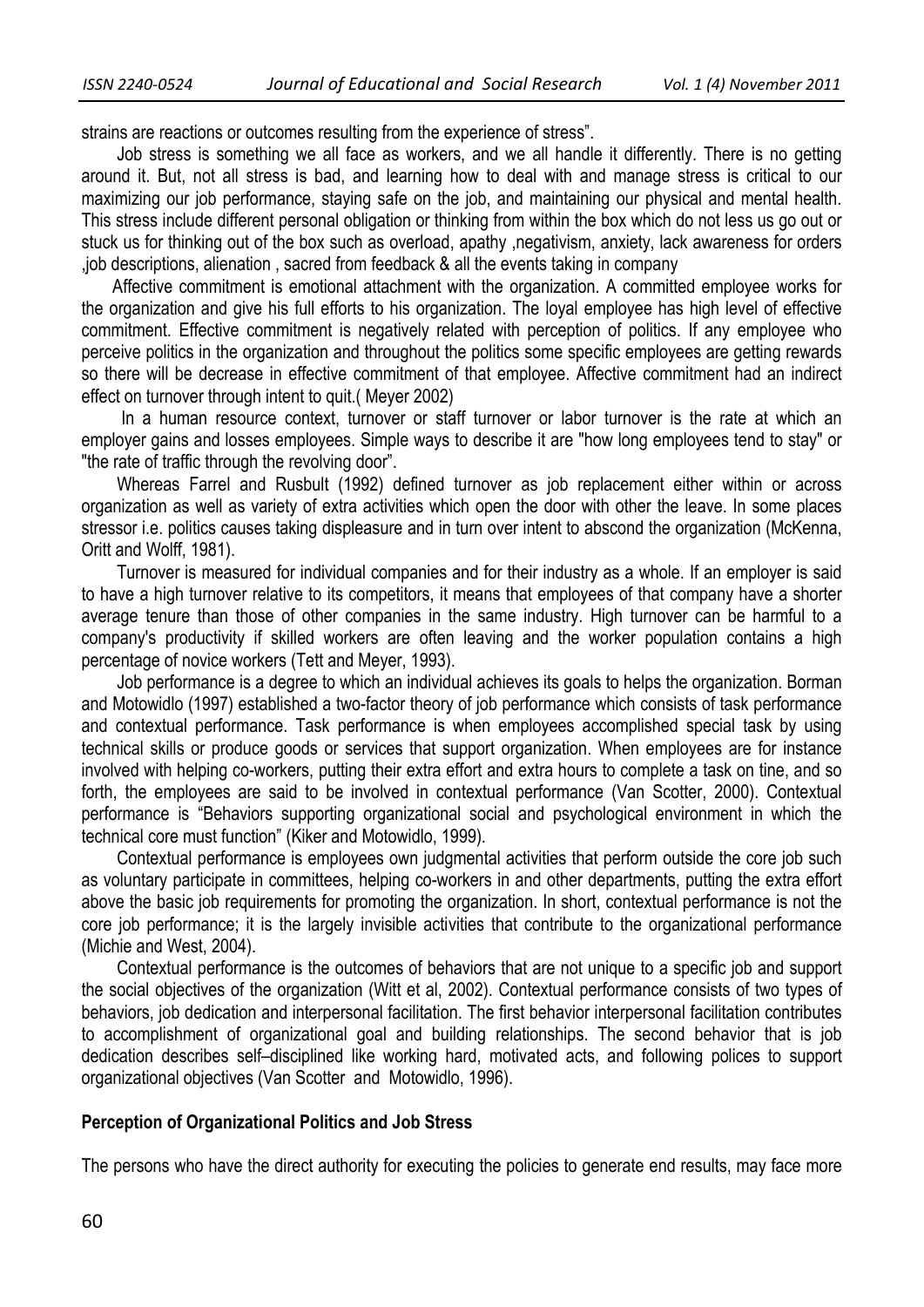or direct attack of stress and show irrational behavior and stress as per their designations from top level till bottom, which holds the control (Vigoda, 2002). They react as per defined designations which includes some their physical problems like headaches, stomach problems, anxiety, frustration and depression (Maslach and Jackson, 1981). Whereas organizational politics is also a direct source of stress in atmospheres which carries out unexpected damages, consequences, disturbances of stress (Ferris, Frink, Galang, Zhou and Kacmar, 1996).

## **H1:** *Perception of organizational politics is positively related with job stress.*  **Perception of Organizational Politics and Affective Commitment**

On the other side organizational politics in the organization will reduce the affective commitment of the employess.political environment in the organization will effect the commitment of employees towards the organization.(Greenberg & Scott, 1996). Studies suggest that perception of politics is negatively related with the affective commitment.increase in politics will decrease the affctive commitment.(Meyer 2002)

# **H2:** *Perception of organizational politics is negatively related with affective commitment .*  **Perception of Organizational Politics and Turnover Intention:**

There are some suggestions that perception of organizational politics have indirectly proposal effects on turnover intention and shows through more instants outcomes (strain and morale) as which formal studies probing only the straight effects of perception of organization politics on job enrichment and turnover intention. May have miss specified these loopholes, thus biasing the study consequences (Dunham, 1977). Captivatingly the belongings of perceptions of company politics on yield intention an work job fortification via different or parallel path way in picky the psychosomatic strain elicited by perception of company/organizational politics was directly linked with decreased morale which was related or let a higher turnover objective. This format employee's that reaction of perception of politics on turnover intention may take extra to unfold and may involve additional rational process. Yield researchers have established or developed the typical voluntary turnover procedure as initialized by decrease self esteem and bringing various conclusion points (Griffeth, Hom, and Gartner, 2000).

# **H3:** *Perception of organizational politics is positively related with turnover intention.*  **Perceptions of Organizational Politics and Contextual Performance:**

The employee's natural tendency to engage in different behaviors is strongly influenced by the organizational context. If there are highly politics in organization then employees are including in self-promotional activities and these activities are against to behaviors that focus on improving the greater good. This political behavior generally focused on individual rather than group accomplishment (Witt et al, 2002).

 Employees engage in behavioral self management, reducing their contextual performance when they believe that their economic or social contracts have been violated in the organization (Witt et al, 2002). Some individuals in political environment avoid the political activities and their behaviors are notice by the other persons (Ferris and Kacmar, 1992). Therefore they are not care about political environment and they do not corporate with their coworkers to accomplish the takes. But the changing in schemas that existing in organizational political, no one can ignore them. Individuals who have low contextual performance might not be fulfilling skilled self-management and are unable to fit themselves is this environment. Employees have no sense of how to successfully interact with others with lack of self-management in a political environment (Witt et al, 2002).

 High level of perceptions of organizational politics effect contextual performance in several ways, firstly in the political environment the employee feels that the social contract has been violating between the employer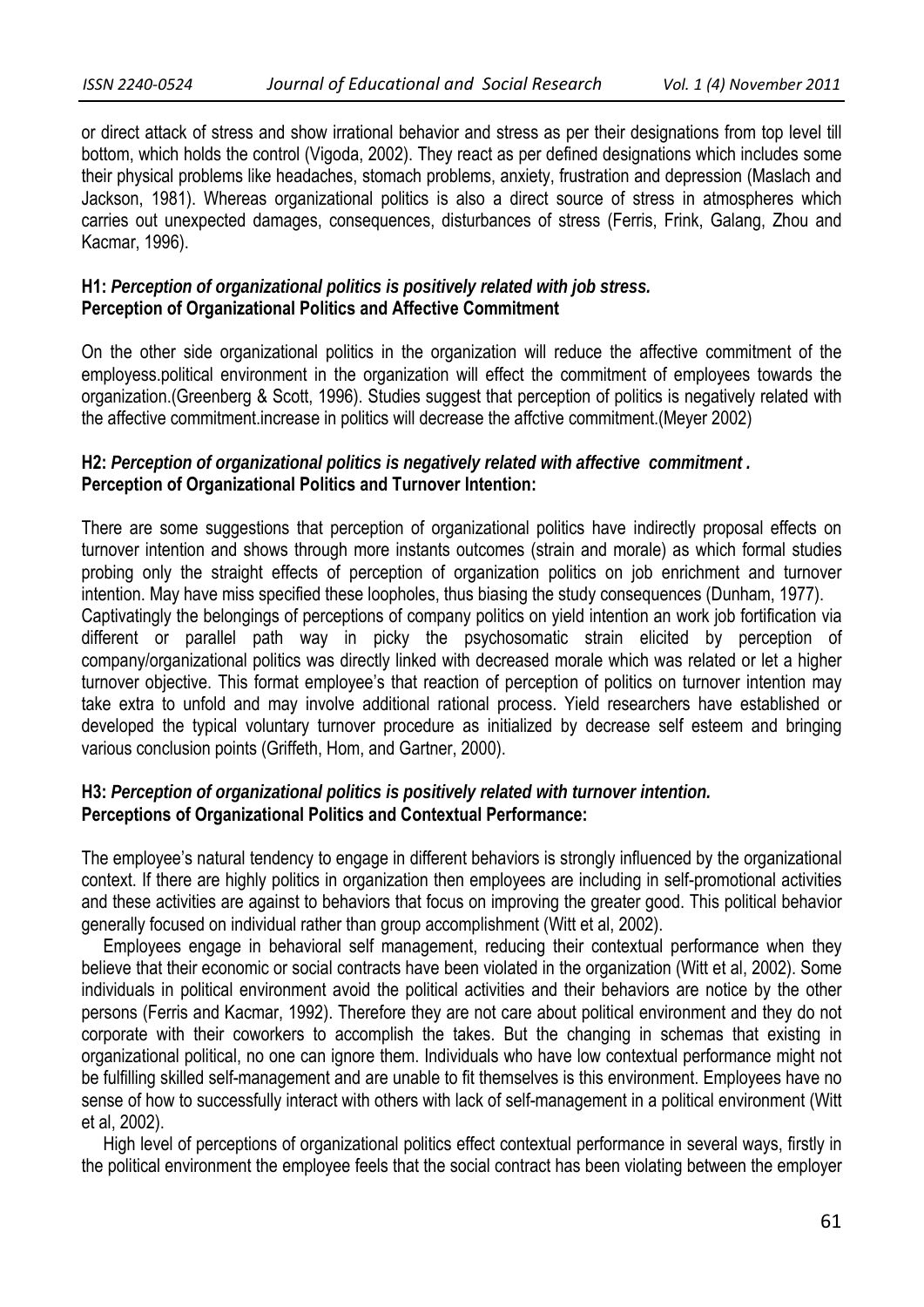and employee (Cropanzano et al, 1997). Secondly, the employee behavior in political organization engaged in self-interest, they are unlike to want to go out to help others (Witt et al, 2002).Based on above literature this research hypothesis that:

### **H4:** *Perception of organizational politics is negatively related with contextual performance.*  **Political skills and Job Stress:**

Political skill is ability that increases the amount of employee control or responsibility. A political skill is characterized as comprehensive pattern competitive with cognitive, effective and behavior manifestation that have both direct efforts on outcomes.

 Talking about political skills and job stress the higher the politcal skills will reduce the job stress of an employee. through efficient political skills any employee must reduce its stress on workplace (layman 2003).

## **H5:** *A political skill is negatively related with job stress.*  **Political skills and Affective Commitment:**

Political skill is one of the most important competencies leaders can possess, contributing to effectiveness in organizations. Through political skills any employee can increase his affective commitment towards his organization. Affective commitment is emotional attachment with the organization. A committed employee works for the organization and give his full efforts to his organization. The loyal employee has high level of effective commitment.

High political skills will increase the organizational commitment of an employee (Treadway, Ferris, kacmar 2004)

## **H6:** *Political skills is positively related with Affective Commitment* **Political skills and turnover intension:**

Lack of political skills and high politics in the culture of organization will change the mind of employees and force to leave an organization (Miller and Wheeler 1992). Companies were able to improve their employee's retention rate by enhancing the political skills in the employees of their organization. political skills and turnover intension are negatively related with each other, increase in political skills will reduce the rate of turnover intension.( Thomas 2010)

### **H7:** *A political skill is negatively related with turnover intention.* **Political skills and Contextual Performance:**

Contextual performance is employees own judgmental activities that perform outside the core job such as voluntary participate in committees, helping co-workers in and other departments, putting the extra effort above the basic job requirements for promoting the organization. In short, contextual performance is not the core job performance; it is the largely invisible activities that contribute to the organizational performance (Michie and West, 2004).

 There are links between political skills with contextual performance; through political skills employees perform batter (Campion and McClelland, 1993).

According Umstot, Mitchell and Bell (1978) the relation between political skills and performance is positive.

## **H8:** *Political skills is positively related with contextual performance*  **Perception of organizational politics and job stress by political skills:**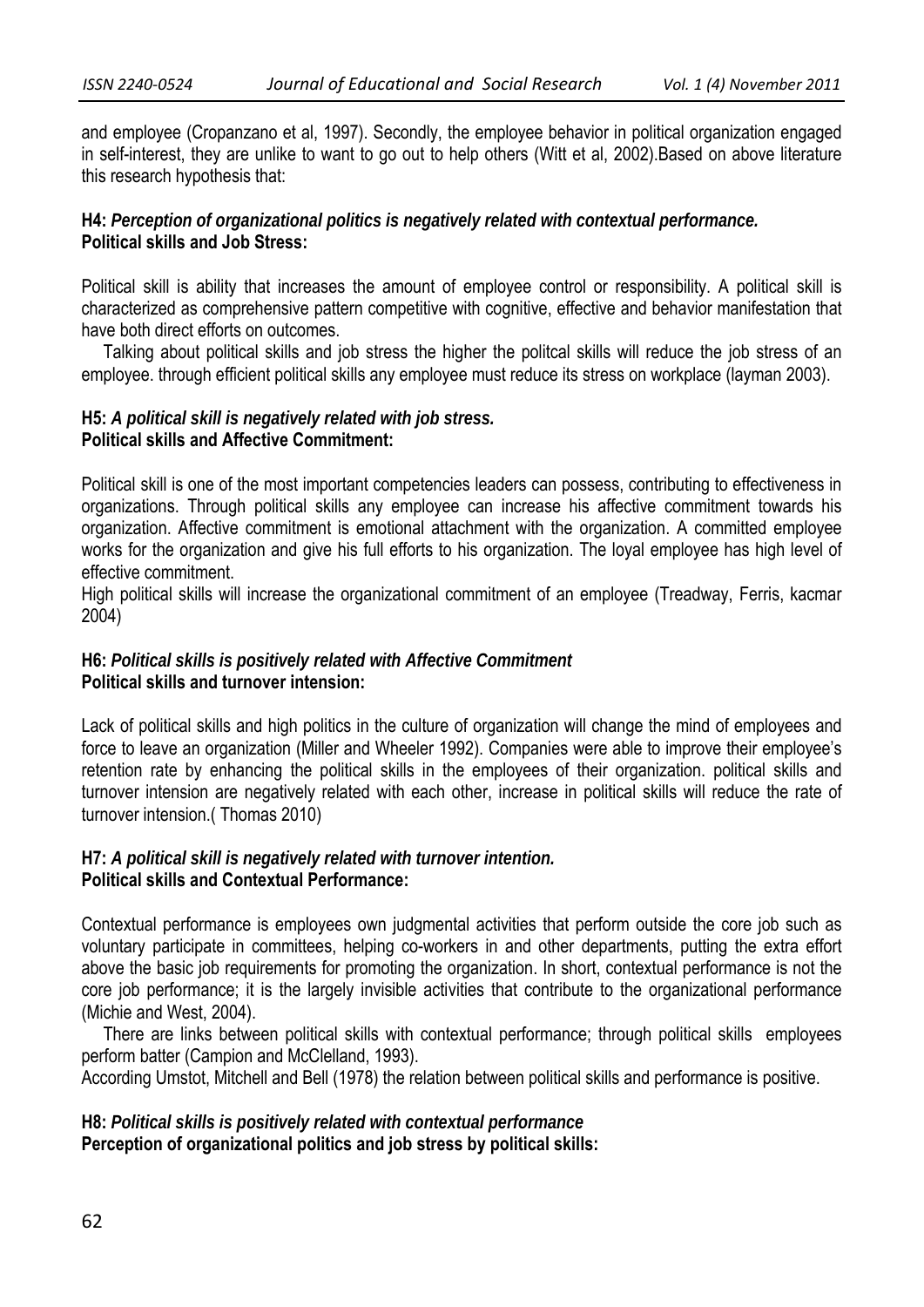The persons who have the direct authority for executing the policies to generate end results, may face more or direct attack of stress and show irrational behavior and stress as per their designations from top level till bottom, which holds the control (Vigoda, 2002).

 Whereas organizational politics is also a direct source of stress in atmospheres which carries out unexpected damages, consequences, disturbances of stress (Ferris, Frink, Galang, Zhou and Kacmar, 1996).In political environment where the politics will increase the job stress of the employees. In such environment a person who has efficient political skills will use its political skills to reduce its job stress effectively.

## **H9:** *Political skills moderates the relationship between perception of organizational politic and job stress.*

### **Perception of organizational politics and Affective Commitment by political skills:**

Effective commitment is negatively related with perception of politics. If any employee who perceive politics in the organization and throughout the politics some specific employees are getting rewards so there will be decrease in effective commitment of that employee. so if a person who use its political skills in political environment will increase its commitment through the organization.( Chang, Rosen, Levy 2009)

## **H10:** *Political skills moderates the relationship between perception of organizational politic and Affective Commitment.*

### **Perception of organizational politics and turnover by political skills:**

Concept of organizational politics as environment straight away effect on turn over intentions which can be observe or get studied as quicker results as which regular studies dig out direct effect as perception of politics on job improvement and turnover intentions. Political environment which may include sometimes leg pulling, accusations forces some individuals to get frustrated by not meeting their expected targets and that can causes terrible penalties (Dunham, 1977). Any person who has political skills will survive in the political environment with in the organizations. High political skills will reduce the rate of turnover in the political environment.

## **H11:** *Political skills moderates the relationship between perception of organizational politic and turnover intension.*

### **Perception of Organizational Politics and Contextual Performance by political skills:**

According to Borman and Motowidlo (1997) organization achieves its goal through employees' performance and these goals can achieve through voluntary help of co-workers. In highly political environment individuals act to achieve their own goals (Kacmar and Carlson, 1997). Employees engage in different behaviors due to impact of political environment in organization (Witt et al, 2002). High level of politics in organization affects the social contract between employees and employers (Cropanzano et al, 1997). As a result the employees engaged with their self interest and they are unlikely to help other (Witt et al, 2002).*.in highly political environment a person who posses high political skills then it will help him to increase its contextual performance.* 

### **H12:** *Political skills moderates the relationship between perception of organizational politic and contextual performance.*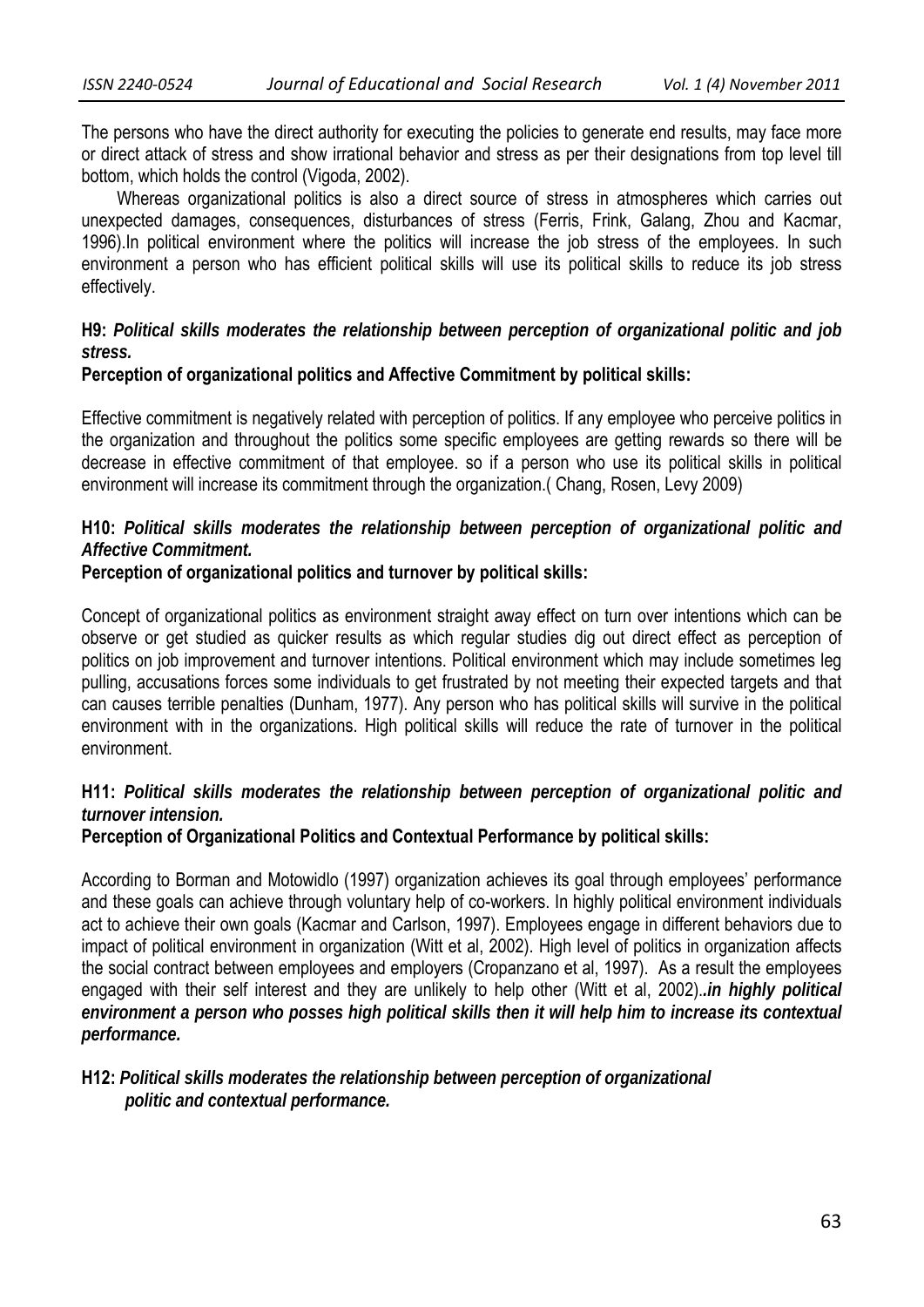# **Theoretical Framework**



# **Methodology**

# **Sample and Data Collection:**

We take a sample of 300 employees from different public and private sectors in Pakistan. The average age of the respondent was from 22 to 50 years; 50 per cent had Graduation degrees, 28 per cent had Master degrees and 2 per cent had M. Phil / PHD degrees.

The data was collected via questionnaire from private sector organizations in Pakistan. SPSS v.16 was used for data analysis and work on descriptive correlation and regression and moderation tools for analysis. Measures"

**Perception of Organizational Politics:** POP was measured with 15-item scale developed by Kacmar and Carlson (1997). The 15 items were" There has always been an influential group in this department that no one ever crosses. It is best not to rock the boat in this organization. Telling others what they want to hear is sometimes better than telling the truth.. A 5-point Likert scale "1= strongly disagree to 5 = strongly agree" is used and the alpha reliability is  $(\alpha = 0.78)$ ".

**Political skills:** Political skills were measured with 40 item scale developed by Ferris and Treadway (2005).the 40 items were" I size up situations before deciding how to present an idea to others. I am good at reading social situations, and determining the most appropriate behavior to demonstrate the proper impression. I understand people very well." A 7-point Likert scale "1= strongly disagree to 7 = strongly agree" is used and the alpha reliability is  $(α = 0.87)$ .

**Affective commitment:** Affective commitment was measured with 8 item scale developed by Allen and Mayer (1990).the 8 items were" I don't think I could become as attached to another organization as I m to this organization. I feel like a part of the family at my organization" A 5-point Likert scale "1= strongly disagree to 5 = strongly agree" is used and the alpha reliability is (α =0.87).

**Turnover Intention:** Turnover intention was measured with 3-item scale developed by Cammann et al (1979). The 3 items are "I often think about quitting.". A 5-point Likert scale "1= strongly disagree to 5 = strongly agree" is used and the alpha reliability is ( $\alpha$  =0.70).

**Job Stress:** JS was measured with 13-item scale developed by Kacmar Parker and Decotiis (1983). The 13 items were "I have too much work and too little time to do it. Too many people at my level in the organization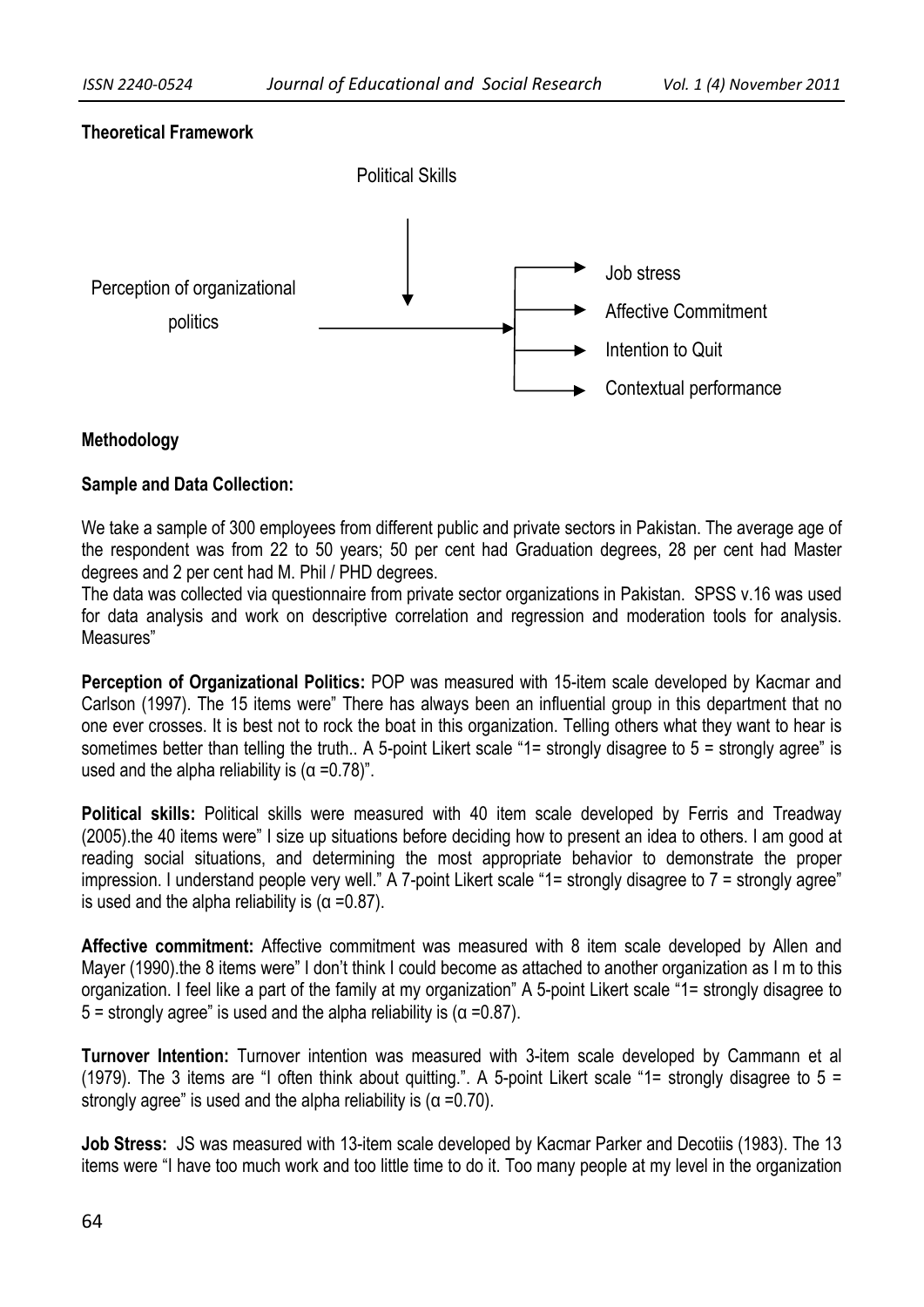get burned out by job demands.". A 5-point Likert scale "1= strongly disagree to 5 = strongly agree is used and the Alpha reliability is  $(\alpha = 0.85)$ .

**Contextual Performance:** CP was measured with 15-item scale developed by Motowidlo and Van Scotter (1994). The 15 items were" I praise my colleagues when they are successful and "I put in extra hours to get work done on time." A 5-point Likert scale "1= strongly disagree to 5 = strongly agree" is used and the alpha reliability is  $(α = 0.91)$ .

## **Control Variable:**

| <b>Results</b>                         |                       |      |      |  |  |  |  |  |  |  |  |
|----------------------------------------|-----------------------|------|------|--|--|--|--|--|--|--|--|
| <b>Table 1: Descriptive Statistics</b> |                       |      |      |  |  |  |  |  |  |  |  |
| <b>Variables</b>                       | <b>Std. Deviation</b> |      |      |  |  |  |  |  |  |  |  |
| Gender                                 | 300                   | 1.30 | .459 |  |  |  |  |  |  |  |  |
| Age                                    | 300                   | 1.36 | .661 |  |  |  |  |  |  |  |  |
| Qualification                          | 300                   | 3.63 | .573 |  |  |  |  |  |  |  |  |
| Type of organization                   | 300                   | 1.19 | .393 |  |  |  |  |  |  |  |  |
| <b>Position</b>                        | 300                   | 1.92 | .673 |  |  |  |  |  |  |  |  |
| <b>Tenure</b>                          | 300                   | 2.87 | .898 |  |  |  |  |  |  |  |  |
| <b>TEXP</b>                            | 300                   | 1.35 | .768 |  |  |  |  |  |  |  |  |
| <b>POP</b>                             | 300                   | 3.26 | .438 |  |  |  |  |  |  |  |  |
| <b>PS</b>                              | 300                   | 4.03 | .633 |  |  |  |  |  |  |  |  |
| <b>JS</b>                              | 300                   | 3.36 | .406 |  |  |  |  |  |  |  |  |
| <b>AC</b>                              | 300                   | 3.29 | .438 |  |  |  |  |  |  |  |  |
| TOI                                    | 300                   | 3.30 | .423 |  |  |  |  |  |  |  |  |
| <b>CP</b>                              | 300                   | 3.34 | .692 |  |  |  |  |  |  |  |  |
|                                        |                       |      |      |  |  |  |  |  |  |  |  |

The results of ONEWAY ANOVA showed that the present study has two control variables which influenced dependent variables significantly.

1.Type of the organization.

2. Position in the organization.

## **Descriptive Statistics:**

The descriptive statistics are shown in table1 including the means and standard deviations were found in the data. The mean of gender was (M = 1.30) with standard deviation of (S.D = 0.45). The mean for age was (M  $=1.36$ ) with standard deviation of (S.D = .661). The mean of qualification was (M = 3.63) with standard deviation of (S.D = 0.57). The mean of type of organization was (M = 1.19) with standard deviation of (S.D = 0.39) .The mean of position was (M = 1.92) with standard deviation of (S.D = .673) .The mean of tenure was (M = 2.87) with standard deviation of  $(S.D = 0.89)$ . The mean of total experience was (M = 1.35) and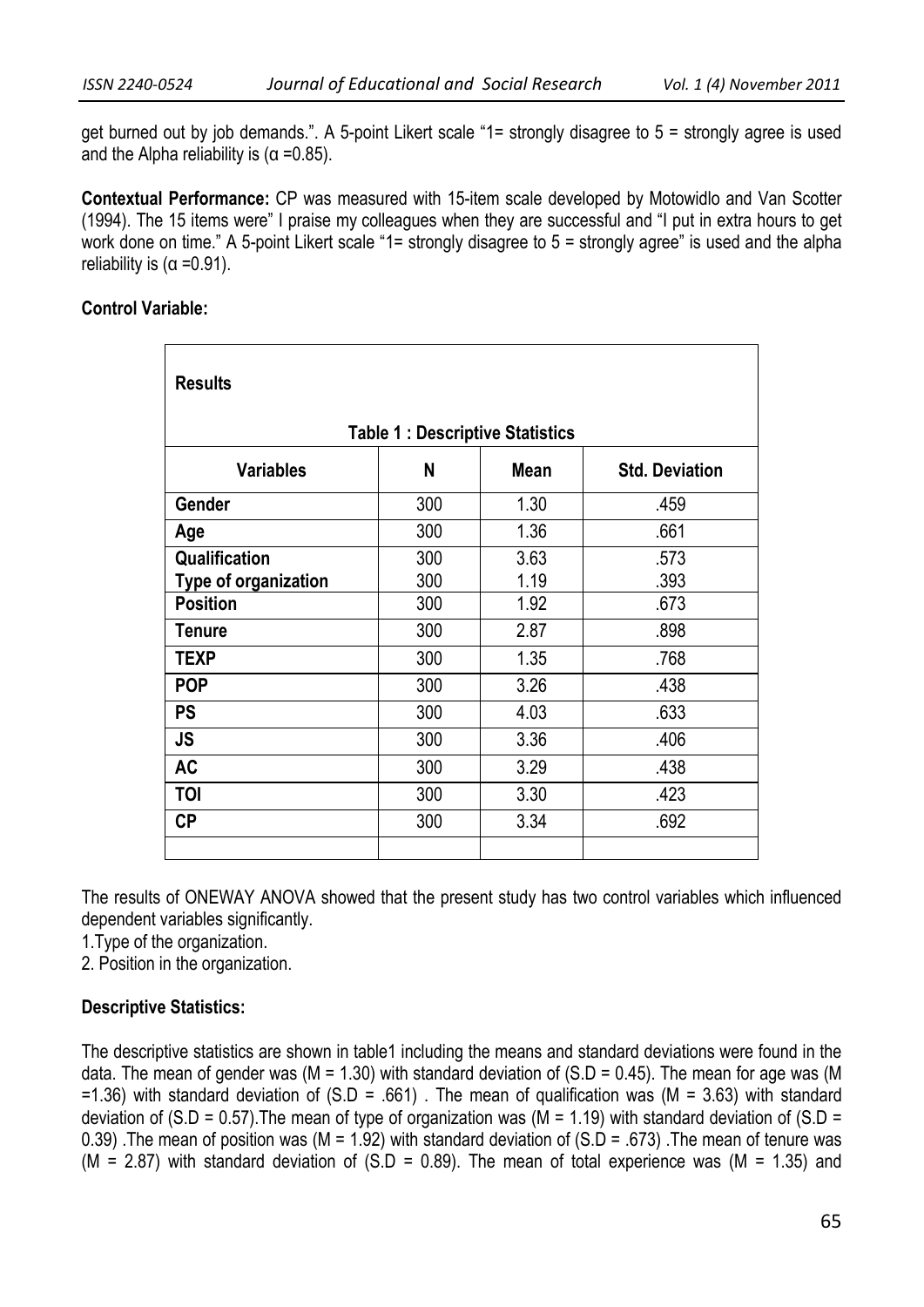standard deviation of  $(S.D = 0.76)$ . The mean of perception of organizational politics was (M = 3.26) with standard deviation (S.D = .438), mean of Political skill was (M = 4.03) with standard deviation (S.D = .633), mean of job stress was (M = 3.36) with standard deviation (S.D = .406), mean of affective commitment was (M = 3.29) with standard deviation (S.D = .438). The mean of turnover intension was (M = 3.30) with standard deviation (S.D = .423), contextual performance was (M =  $3.34$ ) with standard deviation (S.D = .692)".

The mean of perception of organizational politics was ( $M = 3.26$ ) with standard deviation (S.D = .438), mean of Political skill was (M = 4.03) with standard deviation (S.D = .633), mean of job stress was (M = 3.36) with standard deviation (S.D = .406), mean of affective commitment was (M = 3.29) with standard deviation  $(S.D = .438)$ . The mean of turnover intension was (M = 3.30) with standard deviation (S.D = .423), contextual performance was ( $M = 3.34$ ) with standard deviation ( $S.D = .692$ )".

|                | <b>Table 2: Correlations</b> |          |                |            |            |          |                |          |          |          |           |        |        |        |
|----------------|------------------------------|----------|----------------|------------|------------|----------|----------------|----------|----------|----------|-----------|--------|--------|--------|
| $S.$ #         | <b>Variables</b>             | 1        | $\overline{2}$ | 3          | 4          | 5        | $6\phantom{1}$ | 7        | 8        | 9        | 10        | 11     | 12     | 13     |
| 1              | Gender                       |          |                |            |            |          |                |          |          |          |           |        |        |        |
| $\overline{2}$ | Age                          | .021     |                |            |            |          |                |          |          |          |           |        |        |        |
| 3              | Qualificati<br>on            | .046     | $.176**$       |            |            |          |                |          |          |          |           |        |        |        |
| 4              | Type of<br>organization      | $-0.002$ | $-0.056$       | .108       |            |          |                |          |          |          |           |        |        |        |
| 5              | position                     | .021     | $.212**$       | .481**     | .017       |          |                |          |          |          |           |        |        |        |
| 6              | <b>Tenure</b>                | .052     | .566**         | $.220**$   | $-131*$    | $.261**$ |                |          |          |          |           |        |        |        |
| 7              | <b>Texp</b>                  | .049     | $.738**$       | $.133*$    | $-.079$    | .020     | .705**         |          |          |          |           |        |        |        |
| 8              | Pop                          | $-023$   | .080           | $-171**$   | $-.234*$   | $-.155*$ | $.149**$       | $.132*$  | (0.78)   |          |           |        |        |        |
| 9              | <b>PS</b>                    | $.261**$ | $.213**$       | $.130*$    | .037       | $-0.17$  | .109           | .345**   | .113     | (0.87)   |           |        |        |        |
| 10             | CP                           | $-068$   | $-138$         | $-021$     | $-160*$    | .007     | $.149**$       | $.136*$  | $.440**$ | $.243**$ | (0.91)    |        |        |        |
| 11             | Ac                           | $-0.016$ | .180"          | $-.097$    | $-149*$    | $-0.055$ | $.160**$       | $.171**$ | .435**   | .191**   | .364**    | .416   | (0.87) |        |
| 12             | <b>TOI</b>                   | $-0.25$  | .049           | $-145*$    | $-0.146$ * | $-029$   | $.116*$        | $-017$   | .403***  | $-069$   | $.345***$ | .402** | .274** | (0.70) |
| 13             | <b>JS</b>                    | $-0.055$ | $.127*$        | $-0.193**$ | $-127*$    | $-123*$  | $.215**$       | $.128**$ | .440**   | .081     | .0349**   | (0.85) |        |        |

#### **Correlations**

**"\*\*\* Correlation is significant at the 0.001 level (p < 0.001)"** 

**"\*\* Correlation is significant at the 0.01 level (p < 0.01)"** 

**"\* Correlation is significant at the 0.05 level (p < 0.05)"** 

The correlation results show that POP is positively related with JS, affective commitment, TOI and CP. While thempolitical skills is negatively related with JS and TOI while it is positively related with affective commitment and CP**.**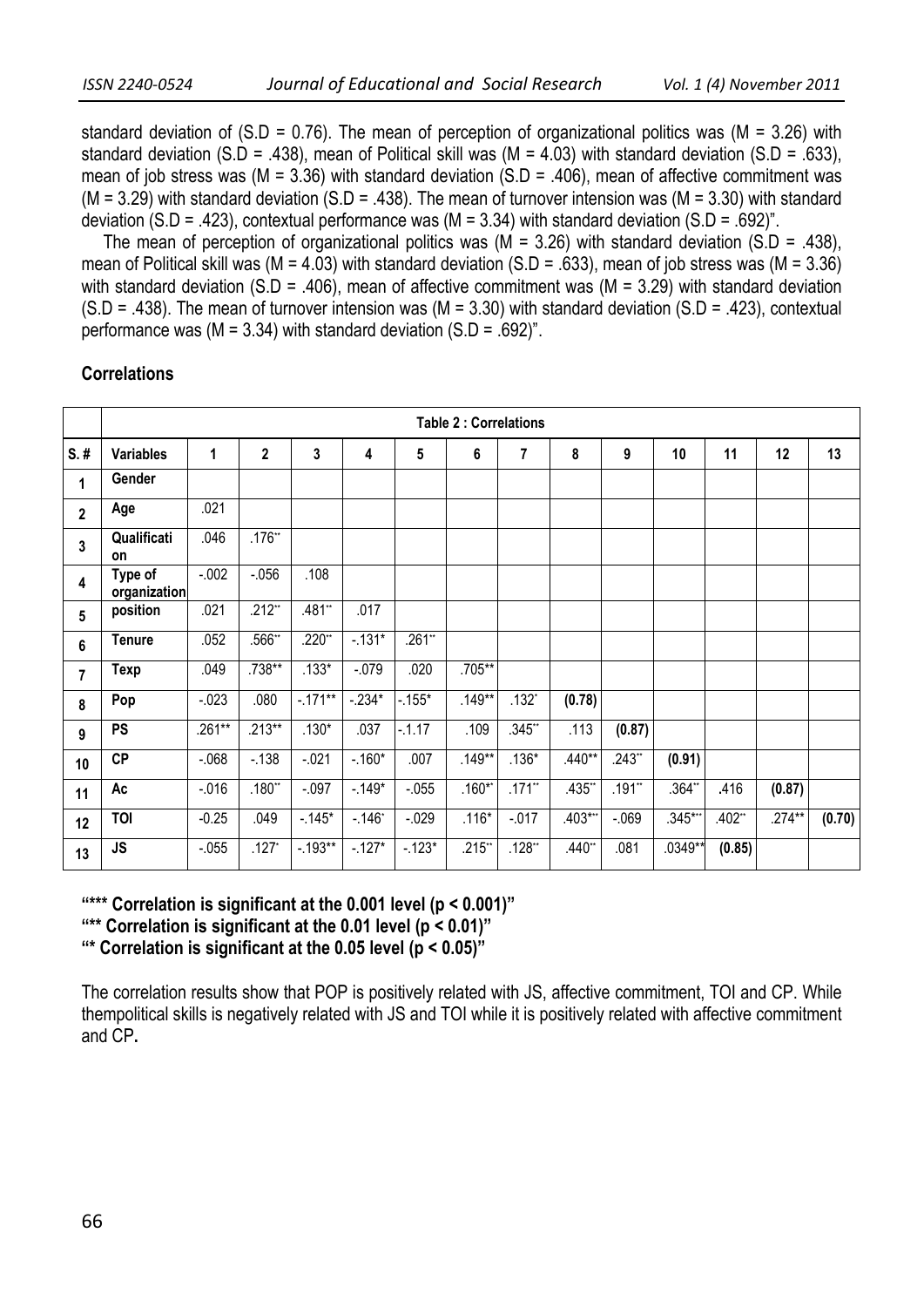### **Regression**

| Table 3 : Regression |         |                |                         |           |                |                         |         |                |            |         |                |                         |  |
|----------------------|---------|----------------|-------------------------|-----------|----------------|-------------------------|---------|----------------|------------|---------|----------------|-------------------------|--|
|                      |         | JS             |                         | AC        |                |                         |         | TOI            | <b>CP</b>  |         |                |                         |  |
| <b>Predictors</b>    | β       | R <sup>2</sup> | $\Delta$ R <sup>2</sup> | В         | R <sup>2</sup> | $\Delta$ R <sup>2</sup> | β       | R <sup>2</sup> | $\Delta$ R | ß       | R <sup>2</sup> | $\Delta$ R <sup>2</sup> |  |
| <b>POP</b>           | .425*** | .197           | $.167***$               | $.410***$ | .192           | .167***                 | .624*** | .166           | $.144***$  | .406*** | .202           | $.177***$               |  |
| <b>PS</b>            | .006    | .031           | .000                    | $.129***$ | .062           | .037***                 | $-0.74$ | .026           | 0.04       | .163*** | .084           | .063***                 |  |

*Note: N = 300, \*\*\* p < 0.001, \*\* p < 0.01, \* p < 0.05.* 

The regression table shows the variance, change in variance and significant level to test the hypothesis. The table shows regression analysis of POP and political skills with work outcomes. If u look at our first hypothesis that POP is positively related with JS. The table shows that it is highly significant between perception of politics and job stress (beta is .425\*\*\*, p < 0.001).

 As our second hypothesis is that POP is negatively related with affective commitment but result shows that it is also highly significant relationship between POP and affective commitment(beta is .410\*\*\*, p < 0.001,)As our third hypothesis is that POP is positively related with TOI and result also shows that it is also highly significant relationship between perception of politics and TOI (beta is .624\*\*\*, p < 0.001),

 As our fourth hypothesis is that POP is negatively related with CP but result shows that it is also highl significant relationship between POP and CP (beta is .406\*\*\*, p < 0.001,)

 Now in second step the regression analysis shows the relationship of political skills with job outcomes. Out fifth hypothesis that political skills is negatively related with job stress but result shows that it in significant(beta is .086)as our sixth hypothesis is that political skills is positively related with affective commitment but result shows its opposite and there must be a significant relation between political skills and affective commitment t. (Beta is .129\*\*\*.\*\*\* p < 0.001). Our seventh hypotheses is political skills is negatively related with turnover intention but result shows that it is not much significant as beta value is also in negative.

 Our eight hypothesis is political skill is positively related with contextual performance and result show it is highly significant and beta value is also positive.

|                   | <b>JS</b> |                |                         | AC        |                |                         |         | TOI            |            | CP        |                |                         |
|-------------------|-----------|----------------|-------------------------|-----------|----------------|-------------------------|---------|----------------|------------|-----------|----------------|-------------------------|
| <b>Predictors</b> | β         | R <sup>2</sup> | $\Delta$ R <sup>2</sup> | В         | R <sup>2</sup> | $\Delta$ R <sup>2</sup> | β       | R <sup>2</sup> | $\Delta$ R | β         | R <sup>2</sup> | $\Delta$ R <sup>2</sup> |
| Step: 1           |           |                |                         |           |                |                         |         |                |            |           |                |                         |
| <b>POP</b>        | .425***   | .197           | $.167***$               | $.410***$ | 192            | $.167***$               | .624*** | .166           | $.144***$  | .406***   | .202           | $.177***$               |
| <b>PS</b>         | .006      | .031           | .000                    | $.129***$ | .062           | $.037***$               | $-0.74$ | .026           | 0.04       | $.163***$ | .084           | $.063***$               |
| Step: 2           |           |                |                         |           |                |                         |         |                |            |           |                |                         |
| <b>POPxPS</b>     | $.175*$   | .213           | $.015*$                 | $-.287$   | .256           | $.042***$               | .054    | .179           | .001       | $-0.092$  | .25            | .005                    |

## **Moderation**

 Our ninth hypothesis is moderating effect of political skills between perception of politics and job stress. In table 4 political skills positively moderate between perception of politics and job stress. Beta is .175\*and it is significant. Our tenth hypothesis is moderating effect of political skills between perception of politics and affective commitment. The result shows that political skills positively moderate between perception of politics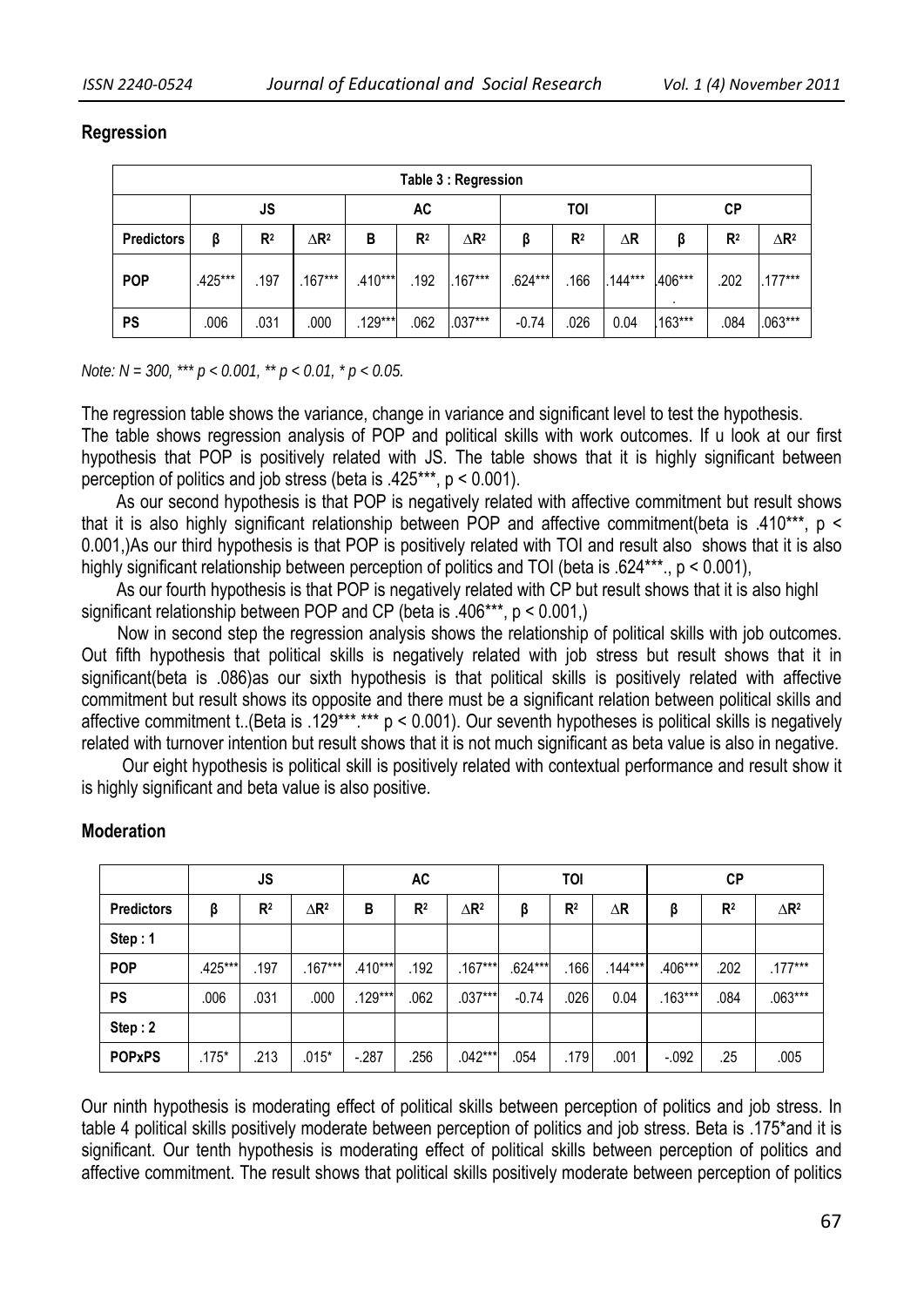and affective commitment and it are highly significant. Our 11<sup>th</sup> hypothesis is moderating effect of political skills between perception of politics and turnover intension.bt result shows that political skills not significantly moderate between perception of politics and turnover intension. Our 12h hypothesis is moderating effect of political skills between POP and CP. But result shows that political skills are not significantly moderate between POP and CP even beta are also negative".

### **Discussion**

The importance of this research is to provide knowledge of human resource management about the relationship of perception of organization politics and different outcomes like job stress, affective commitment, intention to quit and contextual performance. In this research political skills acts as moderator between perception of politics and job outcomes.

 This research will provide information to employee's hat how efficient political skills will reduce job stress, increase affective commitment, and reduce turnover intension and contextual performance. We take 12 hypotheses in which we relate all variables with each other. And after our research and results we will easily understand the relationship of variables with each other.

In hypothesis H:1 we analyze the relationship between perception of politics and job stress. The results showed that the relationship is highly significant and positively related. So, Hypothesis H:1 is accepted. The relationship between perception of politics and affective commitment is significant and negative and we accept the hypothesis. The perception of politics and turnover intention showed a positive and significant relationship and the hypothesis H:3 is accepted. The results for hypothesis H:4 showed negative but significant results. So, this hypothesis is accepted. Relationship between political skills and job stress in not significant and the hypothesis H:5 is rejected. The hypothesis H:6 is accepted and it showed that the relationship between political skills and affective commitment is negative. The relationship between political skills and turnover intention is not significant and the hypothesis H:7 is rejected. The hypothesis H:8 is also accepted and showed the negatively relationship between political skills and contextual performance. The political skills act as a moderator between perception of politics and job stress. So, hypothesis H:9 is accepted. The hypothesis H:10 is accepted which showed that political skills moderate between perception of politics and affective commitment. The relationship between variables in H:11 is not significant and the hypothesis is rejected. The political skills not acts as a moderator between perception of politics and contextual performance and the hypothesis H:12 is rejected.

#### **Conclusion**

The purpose of the project is to find out the moderating effect of political skills between perception of politics and job out comes. In order to achieve the purpose the theoretical framework was constructed. This was divided into three parts independent variable, dependent variables and moderator. This study is employee oriented study in which the organizations must learn the attitude of employees towards politics in organization in this research we find the results between independent and depended variables and how our moderator moderates between them.

 This research shows that politics in the organization will positively related with the job stress and turnover intension employees must overcome on politics wit in the firm by using their efficient political skills. But on the other hand perception of politics will negatively related with affective commitment and contextual performance it means increase in politics wit in the organization will decrease the commitment as well as the contextual performance of the employees.

 This research also shows that how political skills will effect the job outcomes and how political skills moderates between perception of politics and work outcomes this research shows that political skills will have an moderating effect between perception of politics and job stress and affective commitment but in other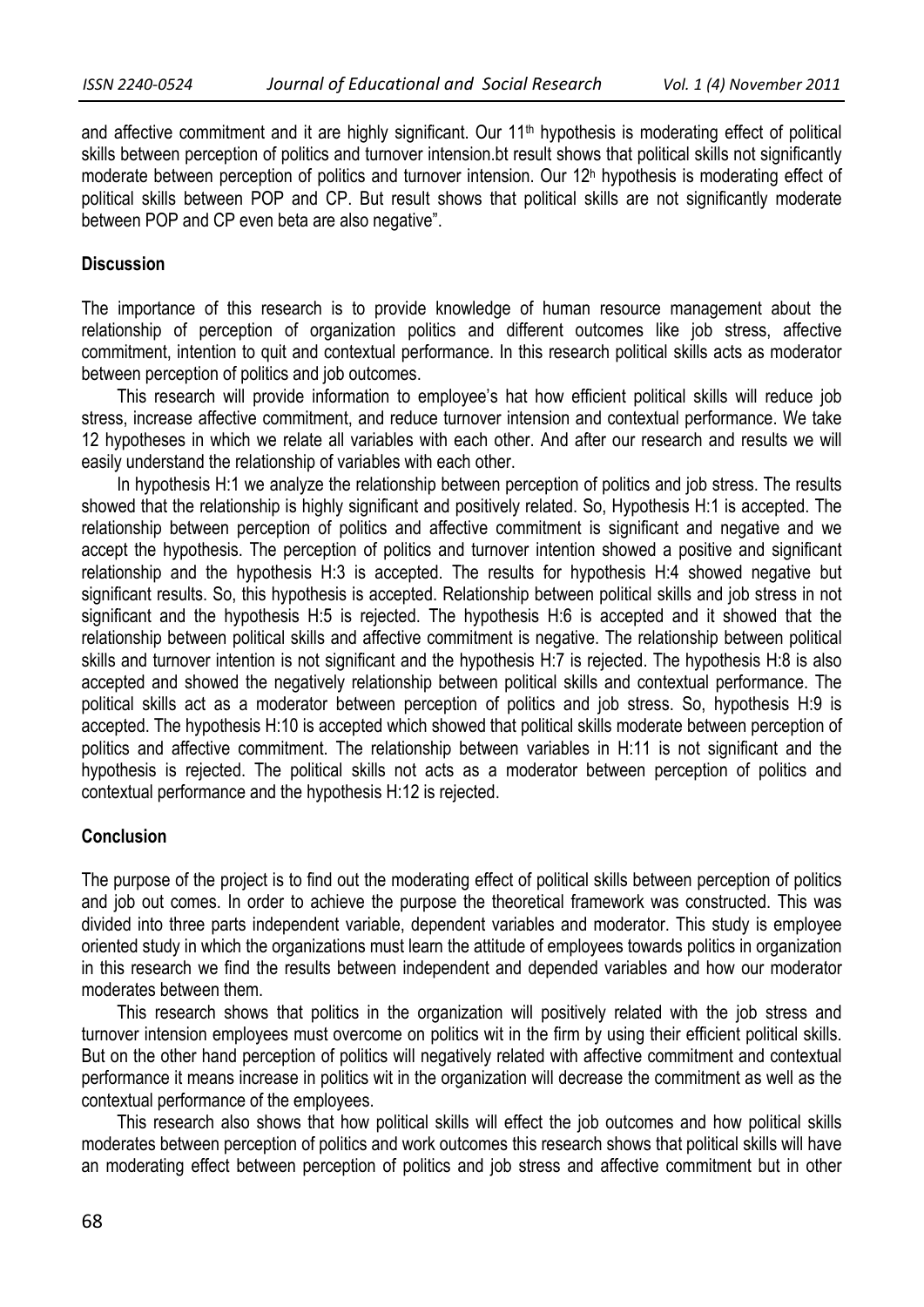case political skills have not an moderating effect between perception of politics and turnover intension and contextual performance.

As for as the managers must take an advantage from this research they will know how politics within the organization will affect the employees overall performance with in the firm and how efficient political skills will overcome the buffer of politics within the firm.

#### **Future Research Direction**

This study is focus on the moderating effect of political skills on perception of organization politics and work outcomes (job stress, affective commitment, intension to quit and contextual performance). This research only focused on public and private sector organizations. This research will give future direction to other scholars to work with different moderator and different work outcomes of the employee.

#### **References**

- Gilmore, D. C., Ferris, G. R., Dulebohn, J. H., & Harrell-Cook, G. (1996). Organizational politics and employee attendance. Group and Organizational Management, 21, 481–494.Ferris, G. R., & Kacmar, K. M. (1992). Perception of organizational politics. *Journal of Management, 18* (1), 93-116..
- Gilmore( 1996),"job stress and work out". journal of management 17.
- Kacmar, K. M., Bozeman, D.P., Carlson, D.S. & Anthony, W.P. (1999). An examination of the perceptions of organizational politics model: replication and extension. *Human Relations, 52,* 383–416.
- Kacmar, K. M., & Carlson, D. S. (1997). Further validation of the perceptions of politics scale (POPS): A multiple sample investigation. *Journal of Management, 23 (5),* 627-658.
- Kacmar, K. M., & Baron, R. A. (1999). Organizational politics: the state of the field, links to related research, and an agenda for future research. In G. R. Ferris (Ed.), *Research in personnel and human resources management, 17,* 1-39. Greenwich, CT: JAI Press.
- Kacmar, K. M., & Ferris, G. R. (1991). Perceptions of organizational politics scale (POPS): development and construct validation. *Educational and Psychological Measurement, 51,* 193-205.
- Ferris, G. R.,Treadway.D.C,Kachmar.C.A(2005)," Development and Validation of the Political Skill Inventory: *Journal of Management*  2005; 31; 126
- Azeem.M.U.Mahmood.B,Haq.I(2010)," Perception of Organizational Politics Leads to Job Stress: An Evidence from Banking Sector of Pakistan" *European Journal of Social Sciences – Volume 18, Number 2*
- Yousef, D. A. (2000). Organizational commitment: A mediator of the relationships of leadership behavior with job satisfaction and performance in a non-western country. *Journal of Managerial Psychology, 15*(1), 6–28.
- Meyer.J.P, Stanley.D.J,(2002)." Affective, Continuance, and Normative Commitment to the Organization: A Meta-analysis of Antecedents, Correlates, and Consequences" Journal of vocational behavior"pg 20-52
- Bozeman et al.;Cropanzano (1997) ,"Perception of organization politics:.",journal of behavior politics volume 12
- Eran Vigoda (2000)," Organizational Politics, Job Attitudes, and Work Outcomes:
- Exploration and Implications for the Public Sector", Journal of Vocational Behavior 57, 326–347
- Scotter.v(1994),"contextual performance, journal of vocational behavior
- Vandenberghe.C ,Bentein.k, Stinglhamber.F,(2004)" Affective commitment to the organization, supervisor, and work group: Antecedents and outcomes",Journal of Vocational Behavior Volume 64, Issue 1, Pages 47-71
- Dailey, R. C. and Kirk, D. J. (1992). Distributive and procedural justice as antecedents of job dissatisfaction and intent to turnover. *Human Relations, 45(3),* 305-317.
- Deutsch, M. (1990). Sixty years of conflict. *International Journal of Conflict Management, 1,* 237-263.
- Dunham, R. B. (1977). Relationships of perceived job design characteristics to job requirement and job value. *Journal of Applied Psychology, 62*, 760-763.
- Drory, A. (1993). Perceived political climate and job attitudes. *Organization Studies, 14*, 59–71.
- Dunham, R. B. (1977). Relationships of perceived job design characteristics to job requirement and job value. *Journal of Applied Psychology, 62*, 760-763.
- Farrell, D., & Rusbult, C. E. (1992). Exploring the exit, voice, loyalty and neglect typology: The influence of job satisfaction, quality of alternatives, and investment size*. Employee Responsibilities and Rights Journal, 5*, 201–218.
- Ferris, G. R., Frink, D. O., Gilmore, D. C., and Kacmar, K. M. (1994). Understanding as an antidote for the dysfunctional consequences of organizational politics as a stressor. *Journal of Applied Social Psychology, 24*, 1204 – 1220.
- Ferris, G. R., & Kacmar, K. M. (1992). Perception of organizational politics. *Journal of Management, 18* (1), 93-116..
- Ferris, G. R., Frink, D. D., Galang, M. C., Zhou, J., Kacmar, K. M. & Howard, J. L. (1996). Perceptions of organizational politics: